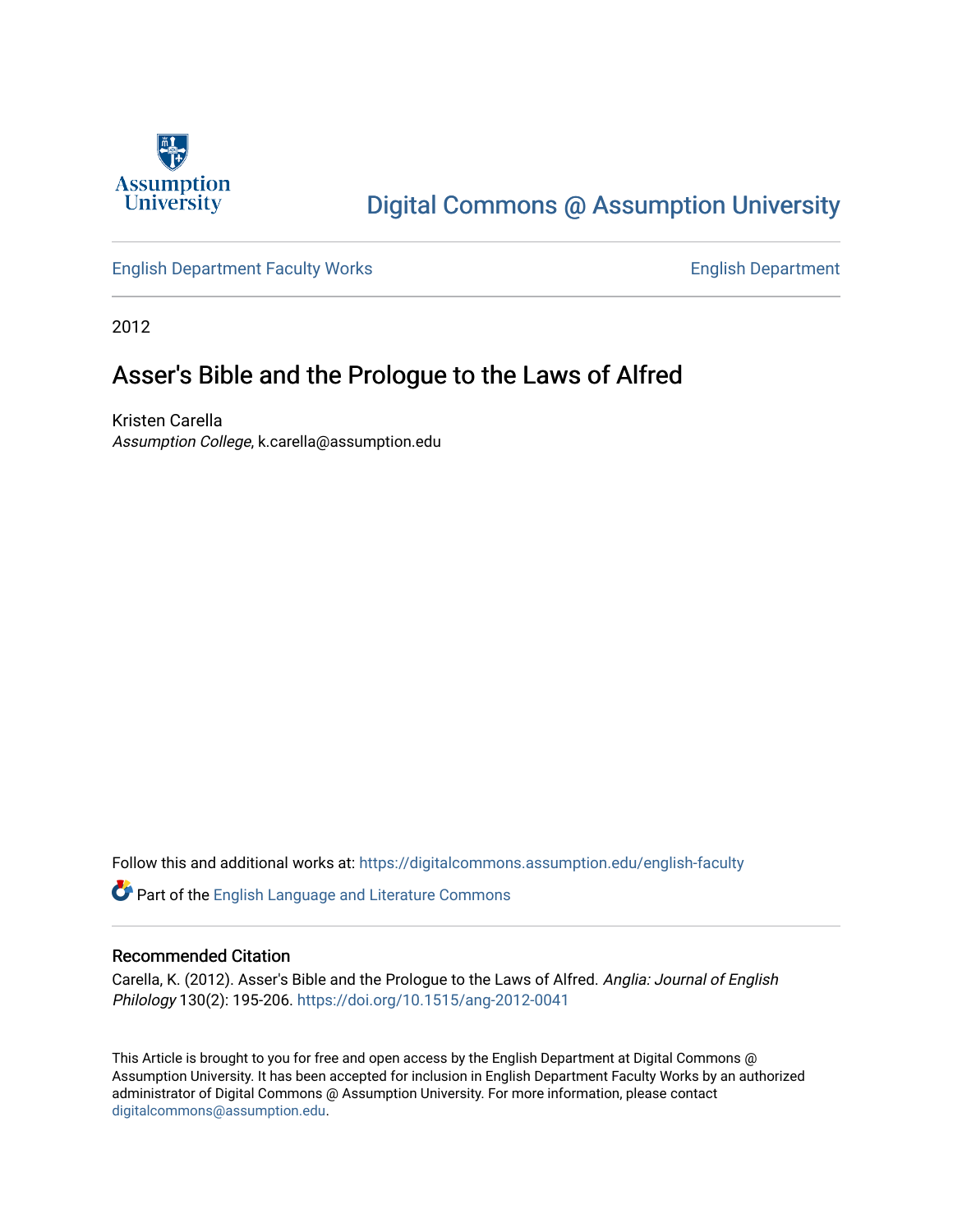# ASSER'S BIBLE AND THE PROLOGUE TO THE LAWS OF ALFRED

Abstract: In this article, I compare the Biblical citations in the Prologue to Laws of King Alfred with those in Asser's De rebus gestis Ælfredi to see if the author(s) of these documents quoted from a similar text of the Scriptures, and what this data might reveal about the authorship of the aforementioned Prologue. My analysis shows that the author of both documents knew and relied on an Insular Celtic version of the New Testament. While acknowledging that the data available for analysis is too scant to draw firm conclusions, I suggest that my evidence supports the possibility that Asser played a formative role in drafting the Prologue to Alfred's law code and speaks against the active participation of Alfred's Continental guests.

#### 1. INTRODUCTION

For roughly the past two decades, the relatively small corpus of writings attributed to the West-Saxon King Alfred (r. 871–899) has drawn increasing scrutiny. Scholarship employing a wide variety of methods has raised serious questions – and doubts – about matters such as the parameters of the canon, the authenticity of individual texts, their authorship, and their relationship to one another.<sup>1</sup> While new facts have emerged, no interpreta-

 $1$  These questions have a long history in scholarship and have attracted particular interest recently. See especially: Kenneth Sisam, "The Authorship of the Verse Translation of Boethius' Metra", in Kenneth Sisam, ed., Studies in the History of Old English Literature (Oxford: Clarendon, 1953) 293–297; Dorothy Whitelock, "The Prose of Alfred's Reign", in Eric Gerald Stanley, ed., Continuations and Beginnings: Studies in Old English Literature (London: Nelson, 1966) 67–103; R. W. Clement, "The Production of the Pastoral Care: King Alfred and his Helpers", in Paul Szarmach, ed., Studies in Earlier Old English Prose (Albany, NY: State U of NY P, 1986) 129–152; Patrick Wormald, The Making of English Law: King Alfred to the Twelfth Century (Oxford: Blackwell, 1999; repr. 2001) 272–277; Janet Bately, "The Old English Orosius: The Question of Dictation", Anglia 84 (1966): 255–304; Janet Bately, "King Alfred and the Old English Translation of Orosius", Anglia 88 (1970): 289–322; Janet Bately, "Compilation of the Anglo-Saxon Chronicle, 60 BC to AD 890: Vocabulary as Evidence", Proceedings of the British Academy 64 (1978): 93–127; Janet Bately, ed., The Old English Orosius, EETS, s.s. 6 (Oxford: Oxford UP, 1980) lxxiii–lxxv; Janet Bately, "Lexical Evidence for the Authorship of the Prose Psalms in the Paris Psalter", Anglo-Saxon England 10 (1981): 69–95; Janet Bately, "The Literary Prose of King Alfred's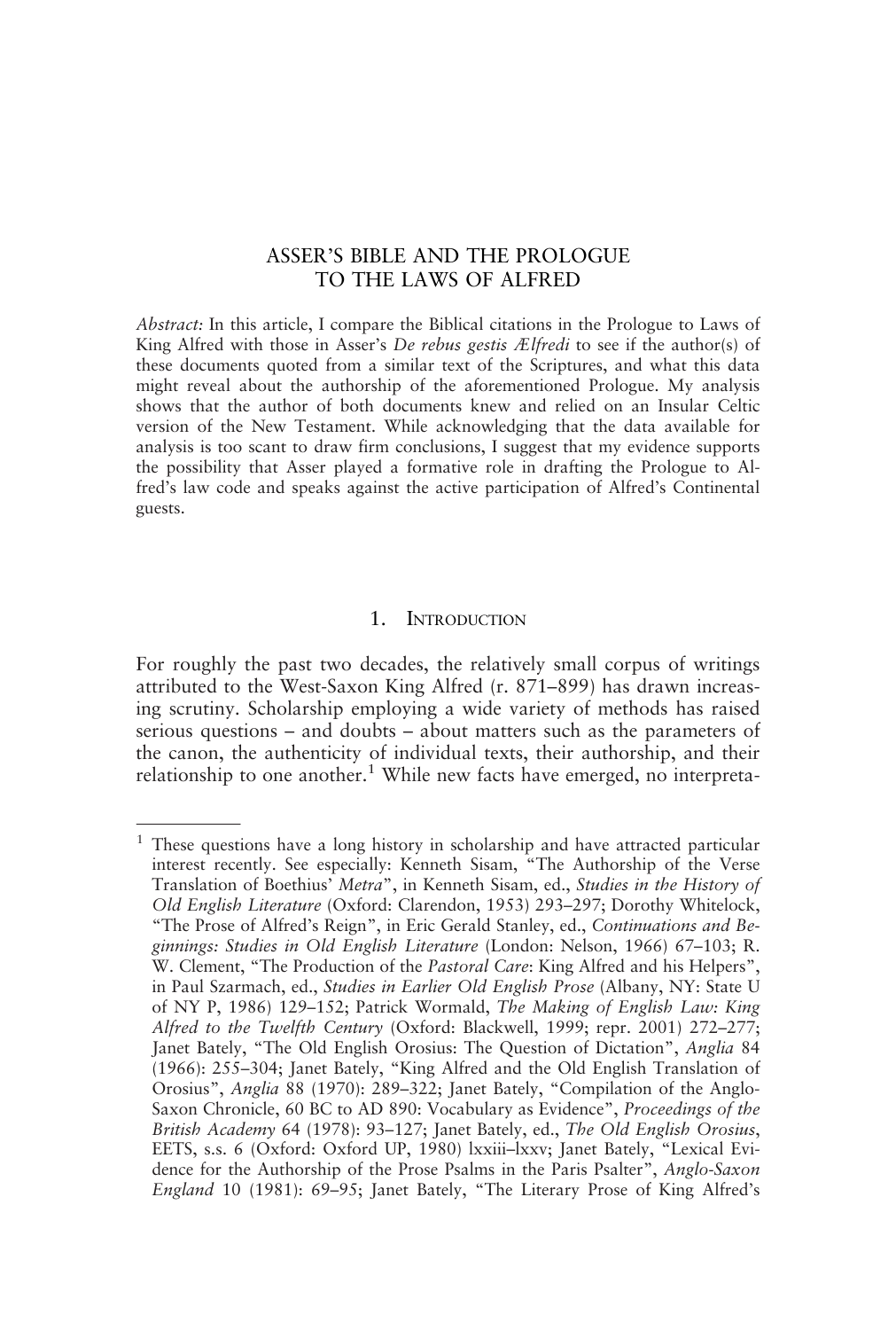tion of the ever-growing quantity of evidence has attained general acceptance. At the very least, the dated view that held Alfred as the "Father of Old English Prose" has been shaken, and the generations-old image of the King as primary author and translator (relying to a greater or lesser extent on the help of his advisors), though by no means abandoned, has been left teetering precariously and will certainly meet with considerable challenges in the future. Indeed, many now seriously ask whether Alfred wrote (or translated) anything at all. $2^{\degree}$ 

To be sure, I shall not settle this debate here. In the present article, I shall add my voice to the wider conversation only by addressing a narrowly focused question for which this ongoing controversy necessarily provides a backdrop. Although my conclusions may bear on questions relevant to the Alfredian canon as a whole, it is my purpose here only to examine the relationship between one work attributed to the King, namely the Prologue to his law code, and the principal work attributed to his chief advisor, Asser's De rebus gestis Ælfredi. In particular, I shall compare the non-standard Biblical citations in these documents to see what, if anything, this data might reveal about a possible connection between them. So far, this question has escaped consideration, I suspect because of the paucity of Scriptural citations available for analysis in Asser's De rebus gestis Ælfredi and because none of these citations overlaps with those cited in the Prologue to Alfred's law code. At the outset, then, the prospects for unearthing any significant evidence would appear bleak. That said, I

Reign, Translation or Transformation?", Paul Szarmach, ed., Old English Newsletter Subsidia 10 (London: King's College, U of London, 1980; repr. Binghamton, NY: Center for Medieval and Early Modern Studies, 1984); Janet Bately, "Old English Prose Before and During the Reign of King Alfred", Anglo-Saxon England 17 (1988): 93–138; Janet Bately, "The Alfredian Canon Revisited: One Hundred Years On", in Timothy Reuter, ed., Alfred the Great: Papers from the Eleventh-Centenary Conferences (Burlington, VT: Ashgate, 2003) 109–120; Simon Keynes & Michael Lapidge, Alfred the Great. Asser's Life of King Alfred and Other Contemporary Sources (Harmondsworth: Penguin, 1983) 28-36; Malcolm Godden, "Wærferth and King Alfred: the Fate of the Old English Dialogues", in Jane Roberts & Janet L. Nelson with Malcolm Godden, eds., Alfred the Wise. Studies in Honour of Janet Bately on the Occasion of Her Sixty-fifth Birthday (Woodbridge: Brewer, 1997) 35–51; Patrick O'Neill, King Alfred's Old English Prose Translation of the First Fifty Psalms (Cambridge, MA: Medieval Academy of America, 2001) 44; Paramjit S. Gill, Tim B. Swartz & Michael Treschow, "A Stylometric Analysis of King Alfred's Literary Works", Journal of Applied Statistics 34 (2007): 1251–1258; Paramjit S. Gill, Tim B. Swartz & Michael Treschow, "King Alfred's Scholarly Writings and the Authorship of the First Fifty Prose Psalms", The Heroic Age 12 (2009) [online journal]; Malcolm M.R. Godden, "The Old English Orosius and Its Sources", Anglia 129 (2011): 297–320.

<sup>&</sup>lt;sup>2</sup> Malcolm Godden, "Did King Alfred Write Anything?", Medium Ævum 76 (2007): 1–23; Janet Bately, "Did King Alfred Actually Translate Anything? The Integrity of the Alfredian Canon Revisited", Medium Ævum 78 (2009): 189–215.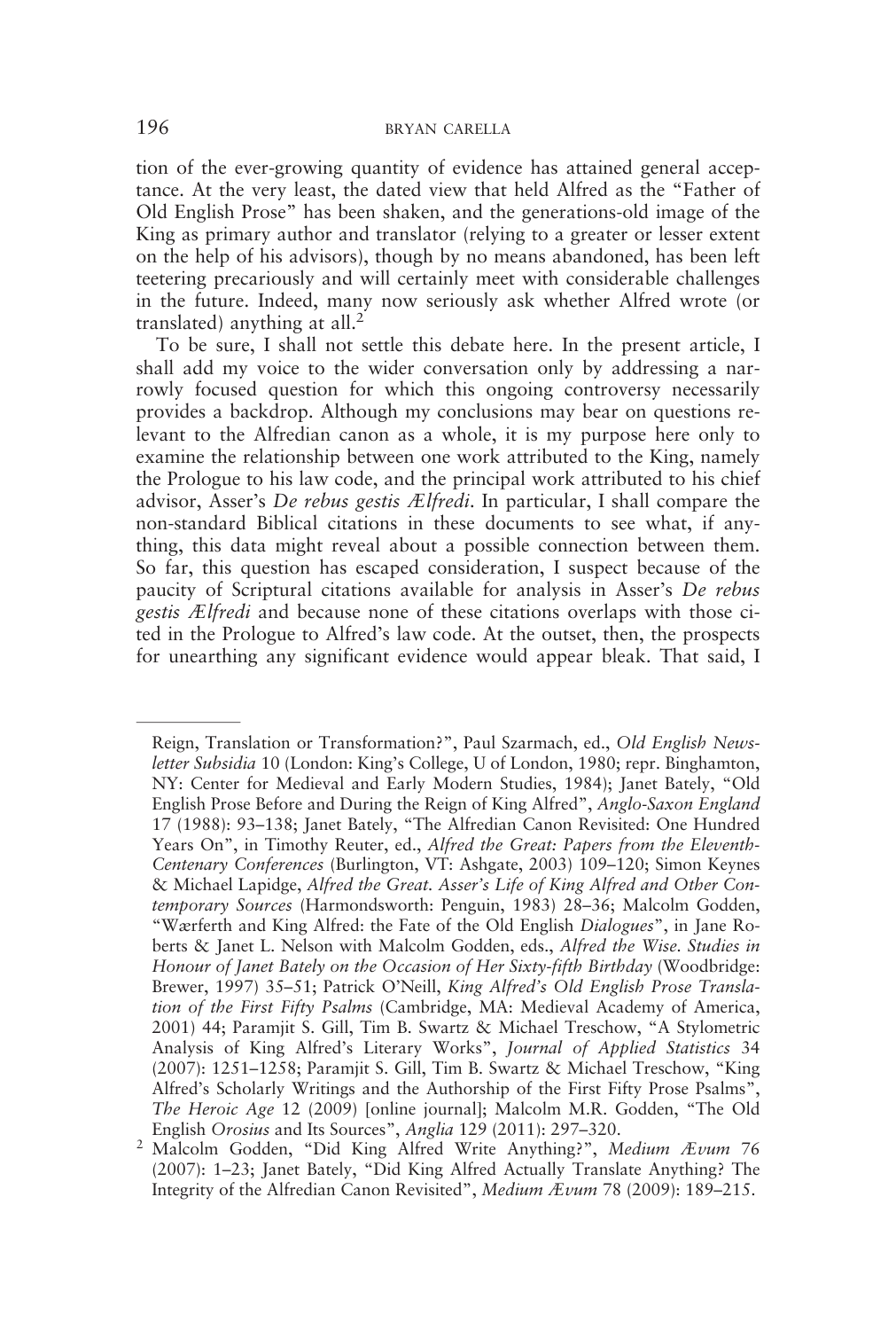would argue that circumstances render the matter worthy of examination, despite its apparent lack of promise.

Foremost among these circumstances is the Insular character of the aforementioned Prologue. As I have argued in two recent articles,  $3$  the Prologue to Alfred's law code was not only based on a Hiberno-Latin source, the so-called Liber ex lege Moysi,<sup>4</sup> but it also relied on legal and theological ideology typical of the contemporary Irish milieu out of which its source emerged. For several reasons, not all immediately obvious, this might lead one to suspect Asser's involvement in the composition of the Prologue. Although the Irish origin of the source would not have attracted the Welsh-born Asser in and of itself, the ideas contained within it would likely have seemed more familiar and hence more appealing to someone with an Insular education and sensibilities. Moreover, since the text appears likely to have been transmitted to Alfred's Wessex not from Ireland directly but rather via Brittany,<sup>5</sup> Asser would have encountered it (firsthand or at some unknown number of removes) from churchmen with whom he shared a language differentiated only by minor dialectal variance, and with whom he shared a closely related historical and theological background. I do not mean to suggest that Asser would have been motivated by sentimentality for his Celtic compatriots, but only that the ideological underpinnings of the text would have seemed familiar and hence compelling to him given his cultural and educational background.

While the data I present below falls well short of proving Asser's involvement in the composition of the Prologue to Alfred's law code, it does suggest that, like Asser when composing De rebus gestis Ælfredi, the author of the Prologue to the Laws of Alfred relied on an Insular version of the gospels closely related to the Irish Book of Armagh. I shall discuss the significance and limitations of these findings in my conclusion. My primary aim, therefore, is to examine the Scriptural evidence that points to a connection between these two documents, and then – having established that case to the best degree possible – to consider its potential implications. I hope my conclusions will provide a piece of a larger puzzle, proving useful to others addressing broader questions concerning the Alfredian canon.

<sup>&</sup>lt;sup>3</sup> Bryan Carella, "The Source for the Prologue to the Laws of Alfred", Peritia 19 (2005): 91–118, and Bryan Carella, "Evidence for Hiberno-Latin Thought in the Prologue to the Laws of Alfred", Studies in Philology 108 (2011): 1–26.

<sup>&</sup>lt;sup>4</sup> The text has been edited recently by Sven Meeder, "The Liber ex lege Moysi: Notes and Text", Journal of Medieval Latin 19 (2009): 173–218.

 $5$  For a summary of the evidence supporting a Breton provenance for the Liber ex lege Moysi and related texts, see Carella 2011, 17–18.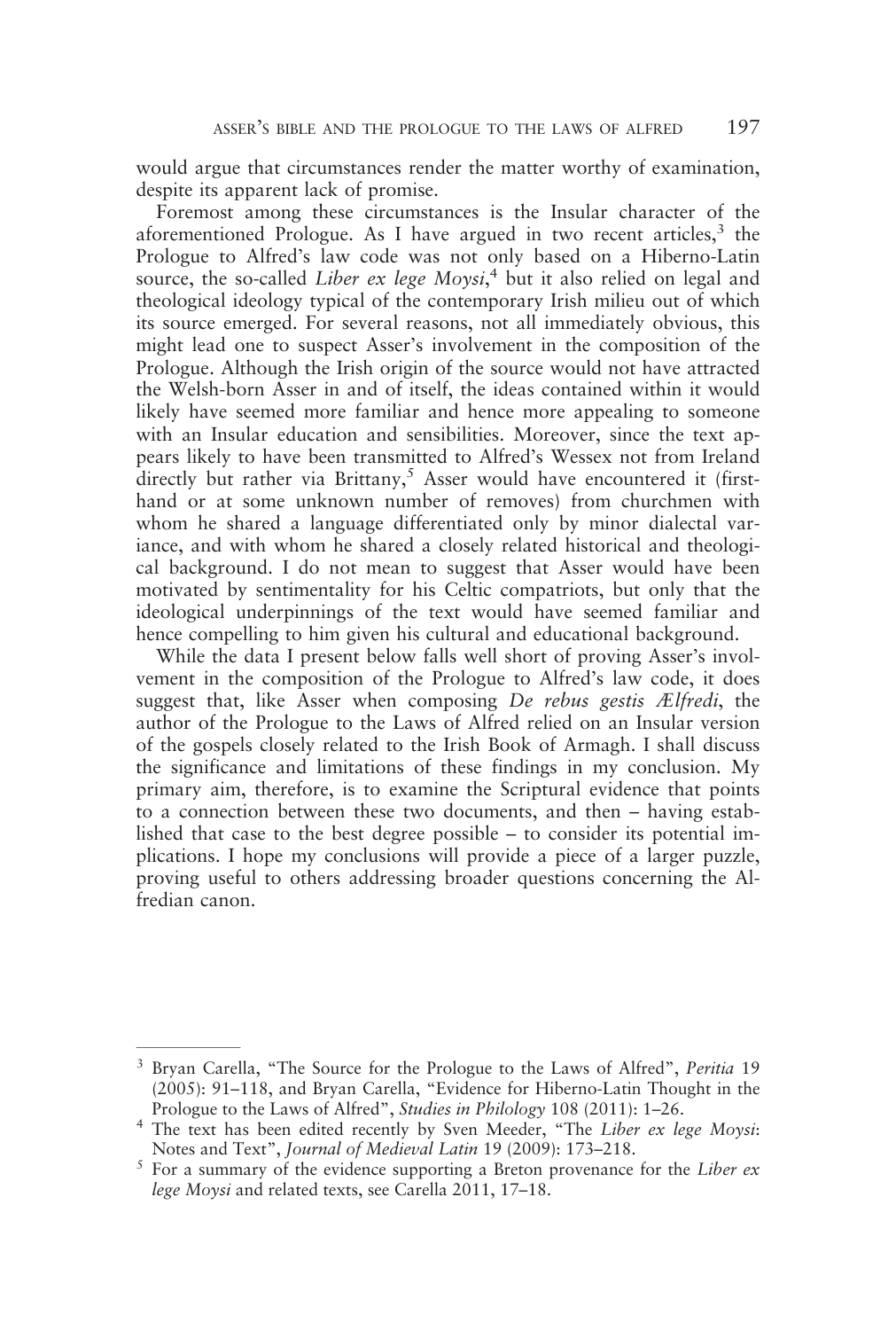#### 2. BIBLICAL CITATIONS IN ASSER'S DE REBUS GESTIS ÆLFREDI

As William Henry Stevenson noted in the introduction to his edition of Asser's De rebus gestis Ælfredi, there are seven unambiguous Biblical quotations included in the text marked with formal wording indicating them as such. These include: § 76.49 Matt. 6:33; § 76.58 Ps. 85:9; § 89.9 Luc 23:42; § 96.20 Matt. 27:64; § 99.18 Gen. 4:7; § 99.21 Prov. 21:1; § 101.12 2 Cor. 9:7.<sup>6</sup> To this list, Michael Lapidge added nine more instances where Asser appears to refer to the Bible by loosely echoing its wording.<sup>7</sup> Among these clearly marked quotations, Stevenson identified two as Vetus Latina readings.<sup>8</sup> Furthermore, Richard Marsden has pointed out that, of the five remaining direct citations of the Bible, "… all are from passages which are similar in their Vulgate and Old Latin versions".<sup>9</sup> Those that Lapidge discovered cannot be classified either way, since – as he noted – they consist of very short, fragmentary allusions to the Scriptures that only dimly reflect the original.

Asser's reliance on a mixed Old Latin version of the Scriptures is noteworthy, the significance of which has been summarized by Michael Lapidge and Simon Keynes:

The version of the Bible cited by Asser was, on at least two occasions, the 'Old Latin' (Vetus Latina) translation, as opposed to Jerome's 'Vulgate' translation. The 'Old Latin' Bible enjoyed some currency in late antiquity (it is cited by St. Patrick and Gildas, both of whom were educated in Roman Britain), but during the early Middle Ages it was gradually replaced by the Vulgate. The process of replacement, in England and on the Continent, was complete by the eighth century. Asser's knowledge of the 'Old Latin' Bible is most likely to derive from his early training at St. David's, and that he should still be quoting from it toward the end of the ninth century suggests that St. David's was, in this respect at least, a cultural backwater.<sup>10</sup> Furthermore, since the use of this outmoded version of the Bible would fit with someone of Asser's pedigree, Stevenson took the occurrence of Old Latin readings to be evidence of the text's authenticity.<sup>11</sup>

In general, Insular Celtic versions of the gospels tended to retain a relatively large proportion of Old Latin readings (as much as forty percent, by one count<sup>12</sup>), intermixed with an overall Vulgate text. It is not surpris-

<sup>6</sup> William Henry Stevenson, ed., Asser's Life of King Alfred (Oxford: Clarendon P, 1904; repr. 1998) xciv.

<sup>7</sup> Michael Lapidge, "Asser's Reading", in Timothy Reuter, ed., Alfred the Great: Papers from the Eleventh-Centenary Conferences (Burlington, VT: Ashgate, 2003) 27–47, at 31.

<sup>8</sup> Matt. 6:33 (§ 76.49) and Gen. 4:9 (§ 99.18). See below.

<sup>9</sup> Richard Marsden, The Text of the Old Testament in Anglo-Saxon England (Cambridge: Cambridge UP, 1995) 50, n. 253.

<sup>10</sup> Keynes & Lapidge 1983, 53.

<sup>11</sup> Stevenson 1904, xcv.

<sup>&</sup>lt;sup>12</sup> See, for example, Lemuel Hopkins-James, The Celtic Gospels, Their Story and Their Text (Oxford: Oxford UP, 1934; repr. 2001) xxxiv.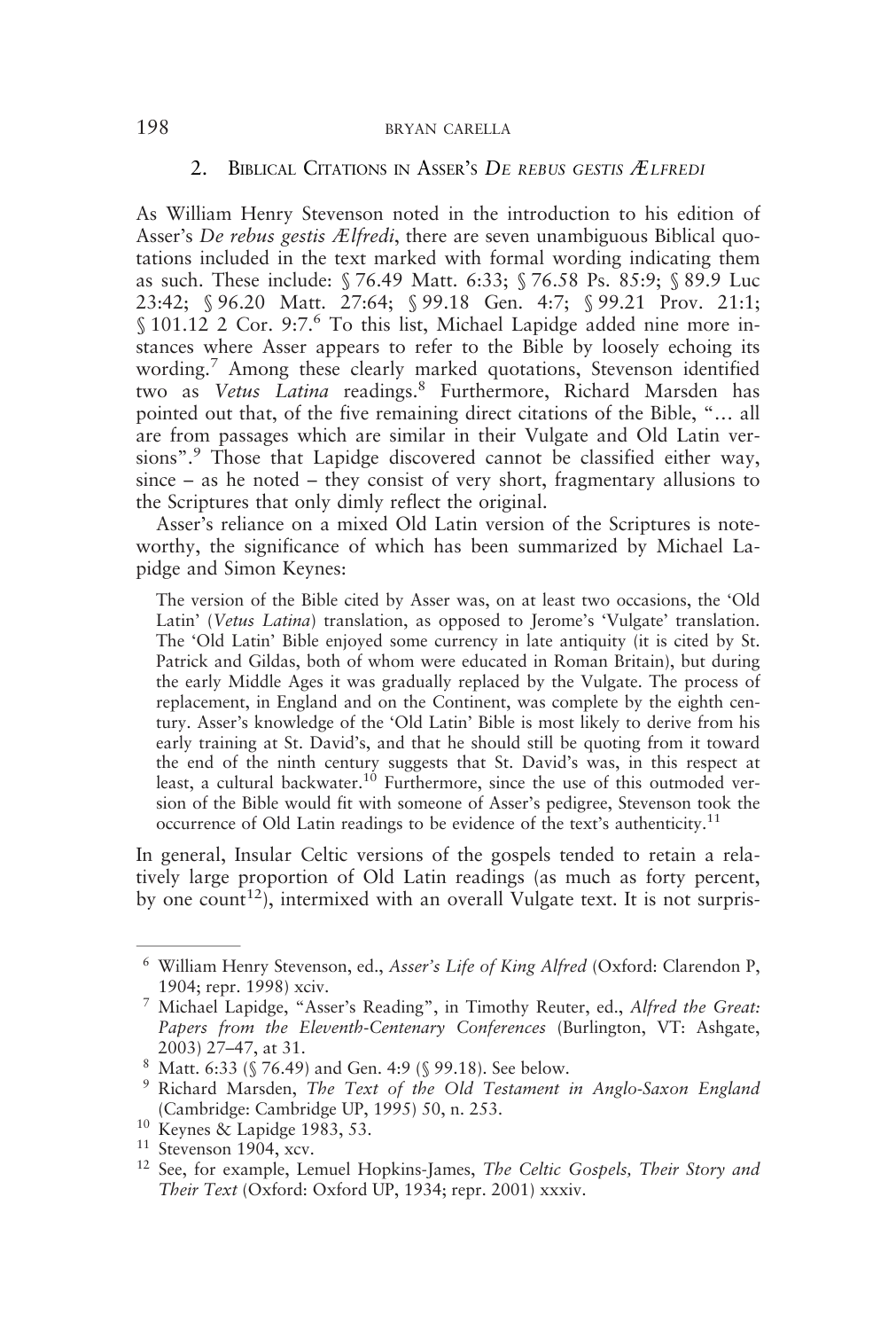ing, therefore, that Asser's citations from the Bible would show features of both versions.<sup>13</sup>

### 3. TEXTUAL EVIDENCE AND ANALYSIS<sup>14</sup>

Close analysis of Biblical quotations listed by Stevenson reveals that four of the seven contain possible non-Vulgate readings. I shall discuss each of these in order of increasing significance.

§101.12: 2 Cor. 9:7

Asser: Hilarem datorem diligit Deus

Vulgate: [unusquisque prout destinauit corde suo non ex tristitia aut ex necessitate] hilarem enim datorem diligit Deus<sup>15</sup>

Comments: Here, Asser omits the connective enim. It is possible that the omission results from a stylistic choice on Asser's part, and is therefore of no particular significance. Readings without enim, in any case, are frequent in Augustine's writings and among early Insular authors before and after Asser, including Alcuin, Anselm of Canterbury, and Ailred of Rievaulx.

<sup>&</sup>lt;sup>13</sup> See Marsden 1995, 49-54 and Hopkins-James 1934, xxxiii-xxxvi. For a thorough survey of research on the topic, see Martin McNamara, "The Text of the Latin Bible in the Early Irish Church. Some Data and Desiderata", in Próinséas Ní Chatháin & Michael Richter, eds., Irland und die Christenheit: Bibelstudien und Mission/Ireland and Christendom: The Bible and the Missions (Stuttgart: Klett-Cotta, 1987) 7–55.

<sup>14</sup> My analyses are based, as appropriate, on the following reference works: Vetus Latina: Bonifatius Fischer et al., eds., Vetus Latina: Die Reste der altlateinischen Bibel (Freiberg: Herder, 1949–); Adolf Jülicher, ed., Itala: Das Neue Testament in altlateinischer Überlieferung (Berlin: De Gruyter, 1938–63); Petrus Sabatier, ed., Bibliorum Sacrorum Latinæ versiones antiquæ, seu Vetus Italica … (Rheims: Apud Reginaldum Florentain, 1743–1751). Vulgate: Francis Aidan Gasquet et al., eds., Biblia Sacra iuxta Latinam Vulgatam Versionem (Rome: Typis Polyglottis Vaticanis, 1926–); John Wordsworth, Henry White & Hedley Fredrick Davis Sparks et al., eds., Nouum Testamentum Domini Nostri Iesu Christi Latine, 3 vols. (Oxford: Clarendon, 1889-1954). Additionally, I searched for parallels to non-standard readings in the following electronic resources: Patrologia Latina Database (Alexandria, VA: Chadwick-Healey, 1995–); Acta Sanctorum Database (Cambridge: Chadwick-Healey, 1999–); Vetus Latina Database: Bible Versions of the Latin Fathers (Turnhout: Brepols, 2002–); and the Cross Database Searchtool of the Cetedoc Library of Christian Latin Texts (Turnhout: Brepols, 2005–), allowing searches of the Cetedoc Library of Christian Latin Texts (Libraries A and B), the Archive of Celtic Latin Literature, the Monumenta Germaniae Historica, and the Aristoteles Latinus Database. My results are based on significant data gathered from these resources.

<sup>&</sup>lt;sup>15</sup> All Vulgate readings from the New Testament, unless otherwise noted, are from Wordsworth, White & Sparks 1889–1954.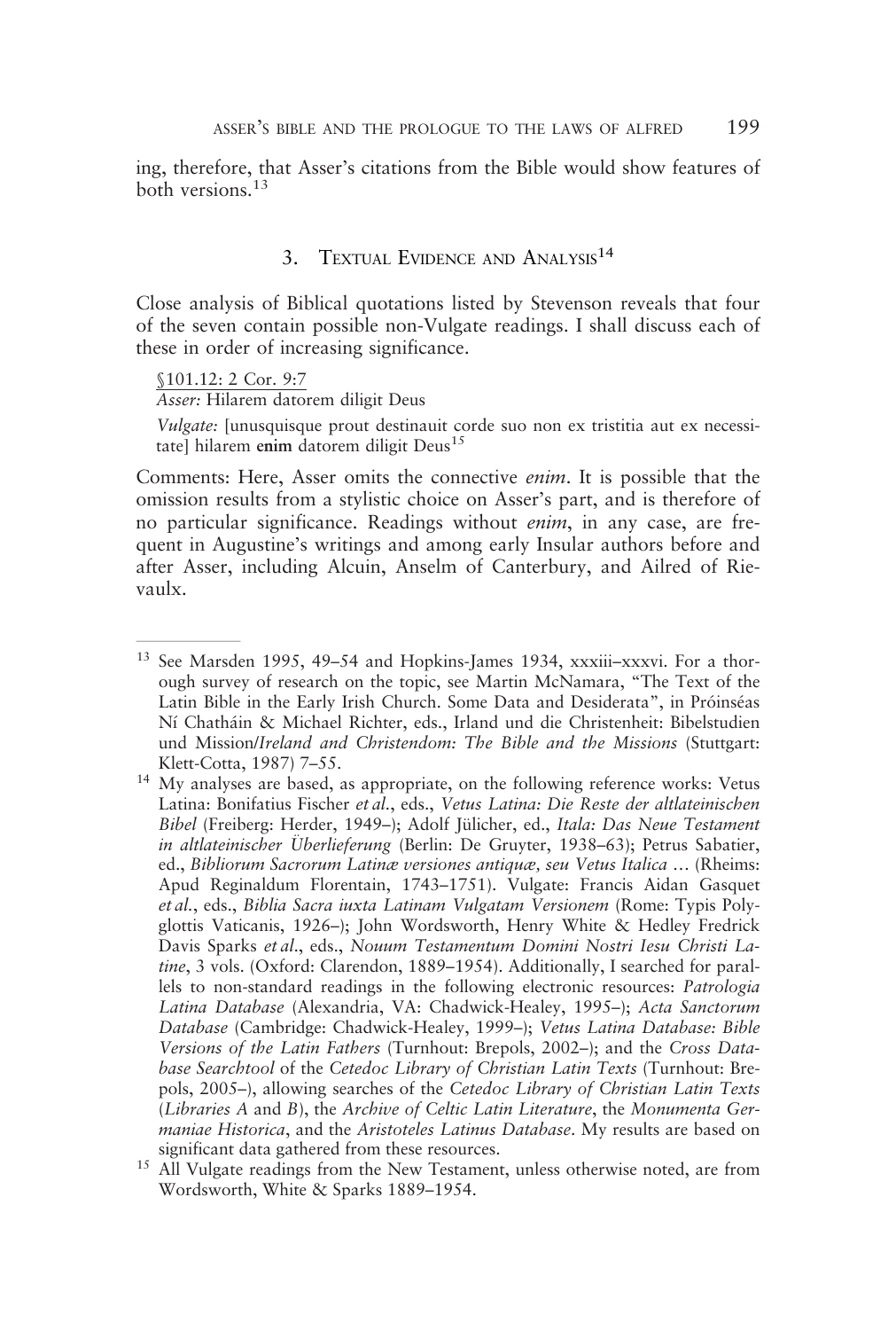§89.9: Luc 23:42

Asser: Memento mei cum veneris in regnum tuum Christe

Vulgate: [et dicebat ad iesum] domine memento mei cum ueneris in regnum tuum

Comments: Although the particular wording in Asser's reading is not attested as an Old Latin or Vulgate variant, versions of this passage with vocative Christe occur as a non-standard reading<sup>16</sup> in two minor Old Latin witnesses. These include:

Antiphonale Mozarabicum (Ms. Leon, Catedr. 8):<sup>17</sup> Memor esto nostri Christe in regno tuo, et dignos fac nos de resurrectione tua

and a closely related reading:

Sacramentarium Mozarabicum:<sup>18</sup> Memor esto nostri, Christe, in regno tuo et dignos fac nos de resurrectione tua

Since both readings with Christe instead of Vulgate Domine occur in Mozarabic (Visigothic) liturgical witnesses, it is tempting to attribute Asser's reading to influence from the Mozarabic rite on the early Insular Celtic liturgy, an influence which has been discussed for over a century.<sup>19</sup> The paucity of evidence in this instance, however, makes any such claim highly speculative. Thus, while it is possible that Asser knew this reading from an Insular liturgical source influenced by the Mozarabic rite, it is just as

<sup>16</sup> By "non-standard" reading, I intend to signify a citation of the Scriptures not attested in any of those witnesses (either of the Vetus Latina or the Vulgate) determined by modern scholars to be sufficiently authoritative for use in reconstructing the Biblical text. Alternative readings found in these witnesses are included in the apparatuses of the standard editions and are referred to as "variants". Strictly speaking, I am using both terms (i.e., "non standard" and "variant") anachronistically, since there was no standard version of the Scriptures in the ninth-century. Here, I use these terms to describe readings markedly divergent from the Biblical text generally current in the ninth century.

<sup>17</sup> Vetus Latina: Vetus Latina Database (Turnhout: Brepols, 2002–).

<sup>&</sup>lt;sup>18</sup> D. Marius Férotin, ed., Le Liber Mozarabicvs sacramentorvm et les Manuscrits Mozarabes, Monumenta Ecclesiae Liturgica, vol. 6 (Paris: Firmin-Didot, 1912; repr. Roma: CLV Ed. Liturgiche, 1995) col. 244, ll. 2–3.

<sup>&</sup>lt;sup>19</sup> There has been a significant amount of discussion concerning Mozarabic influence on the early Insular Celtic liturgy. This issue, however, must be understood within the broader context of the development of and mutual influences between the various liturgies of the early medieval West. For recent discussion and bibliography, see especially: Peter Jeffery, "Eastern and Western Influences in the Irish Monastic Prayer of the Hours", in Margot E. Fassler & Rebecca A. Baltzer, eds., The Divine Office in the Latin Middle Ages: Methodology and Source Studies, Regional Developments, Hagiography (Oxford: Oxford UP, 2000) 99–143, at 127, and Yitzhak Hen, "The Nature and Character of the Early Irish Liturgy", L'Irlanda e gli irlandesi nell'alto medioevo (Spoleto, 16–21 aprile 2009), Settimane di Studio del Centro Italiano di Studi Sull'Alto Medioevo 57 (2010): 353– 377, at 363–365.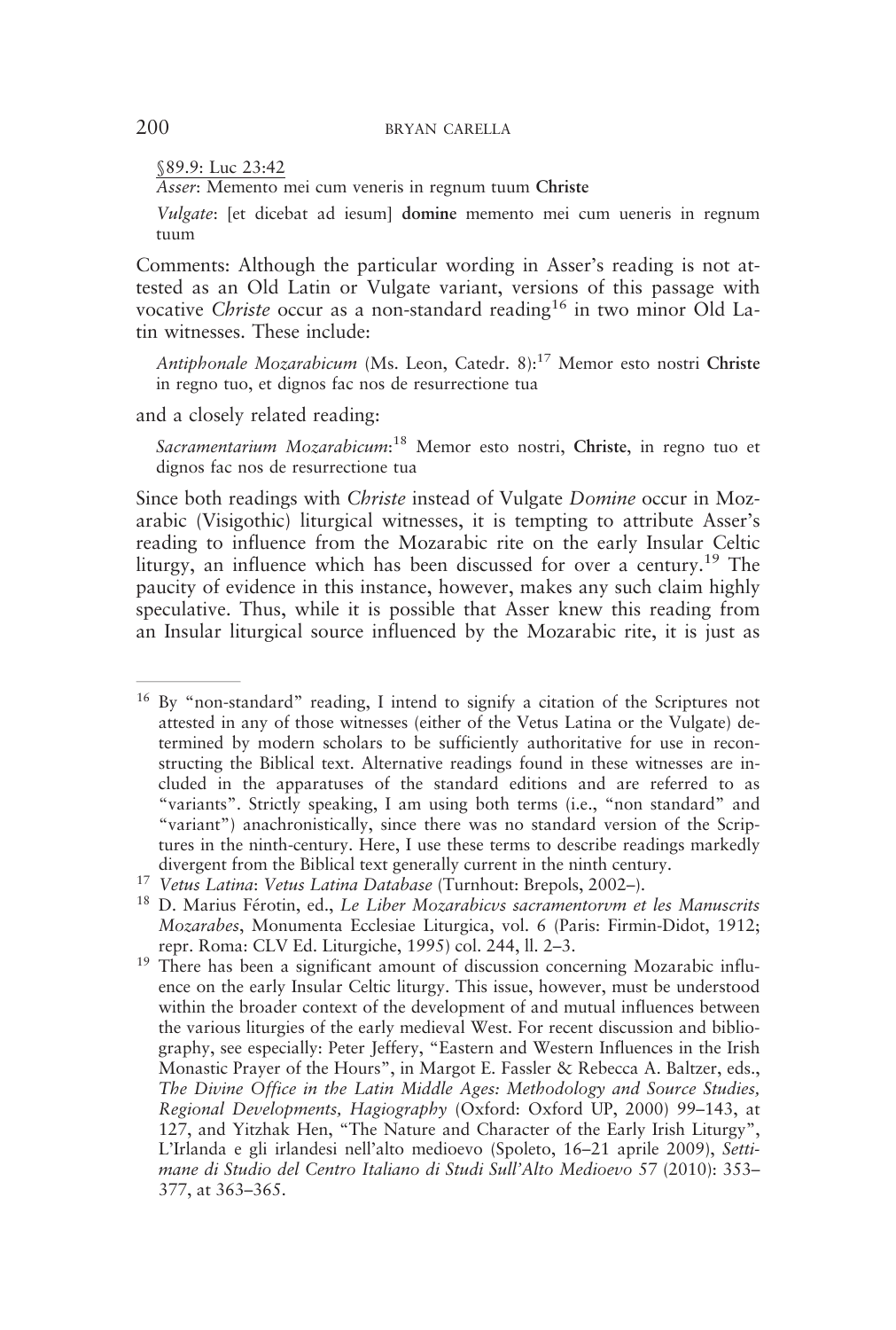likely that he made this minor alteration of his own volition for the sake of clarity, fearing perhaps that, out of context, Domine might be ambiguous, referring to either God the father or Christ his son.

#### §99.18: Gen. 4:7

Asser: Si recte offeras recte autem non dividas peccas

Vulgate: nonne si bene egeris recipies sin autem male statim in foribus peccatum aderit sed sub te erit appetitus eius et tu dominaberis illius<sup>20</sup>

Vetus Latina: Nonne si recte offeras recte autem non dividas peccasti<sup>21</sup>

Comments: This is a well-attested Old Latin reading. Asser's non-standard use of peccas (in the present tense), as opposed to peccasti (in the perfect), however, is apparently unique.

#### §76.49: Matt. 6:33

Asser: Quaerite ergo primum regnum Dei et iustitiam eius et haec omnia praestabuntur vobis

Vulgate: quaerite autem primum regnum dei et iustitiam eius et haec omnia adicientur uobis

Comments: Of the four non-standard Biblical quotations in Asser's De rebus gestis Ælfredi, this one is by far the most interesting. Here, the reading ergo in place of Vulgate autem – though admittedly a minor connective word, potentially altered as a matter of stylistic choice – is an attested Old Latin variant represented among the main Vulgate witnesses only in the Insular group DEQR.<sup>22</sup> Supporting the possibility that this reading is a legitimate variant (and therefore probably not a spontaneous alteration for stylistic purposes) is the reading praestabuntur for Vulgate adicientur. Asser's use of praestabuntur – a common Old Latin variant – is preserved among the main Vulgate witnesses only in D. On this point, Stevenson noted that this variant "… occurs only in the eighth or ninth-century Book of Armagh [i.e., D] and in the ninth-century St. Germain's MS., which in the Gospels shows Irish influence".<sup>23</sup> Elsewhere, I have identified this reading once each in the writings of Chromatius of Aquileia (Tractatus in Mathaeum) and Caesarius of Arles (Sermo 146) and nowhere else. Considering all the evidence, it is reasonable to conclude that – at least in this instance – Asser relied on an Insular version of the Scriptures related to D when composing De rebus gestis Ælfredi.

<sup>&</sup>lt;sup>20</sup> All citations from the Vulgate Old Testament, unless otherwise noted, are from Gasquet et al. 1926–.

 $21$  Fischer *et al.* 1949.

<sup>22</sup> These sigla refer to the following manuscript witnesses: D Dublin, Trinity College, 52 ("The Book of Armagh"), saec. ix<sup>1</sup> (270); E London, British Library, Egerton 609, saec. ix; Q Dublin, Trinity College, 58 (A.I.6), ("The Book of Kells"), saec. viii–ix (275); R Oxford, Bodleian Library, Auct. D.II.19 ("The Gospels of Mac Regol" = "The Rushworth Gospels"), saec. viii–ix (231).

<sup>23</sup> Stevenson 1904, xcv.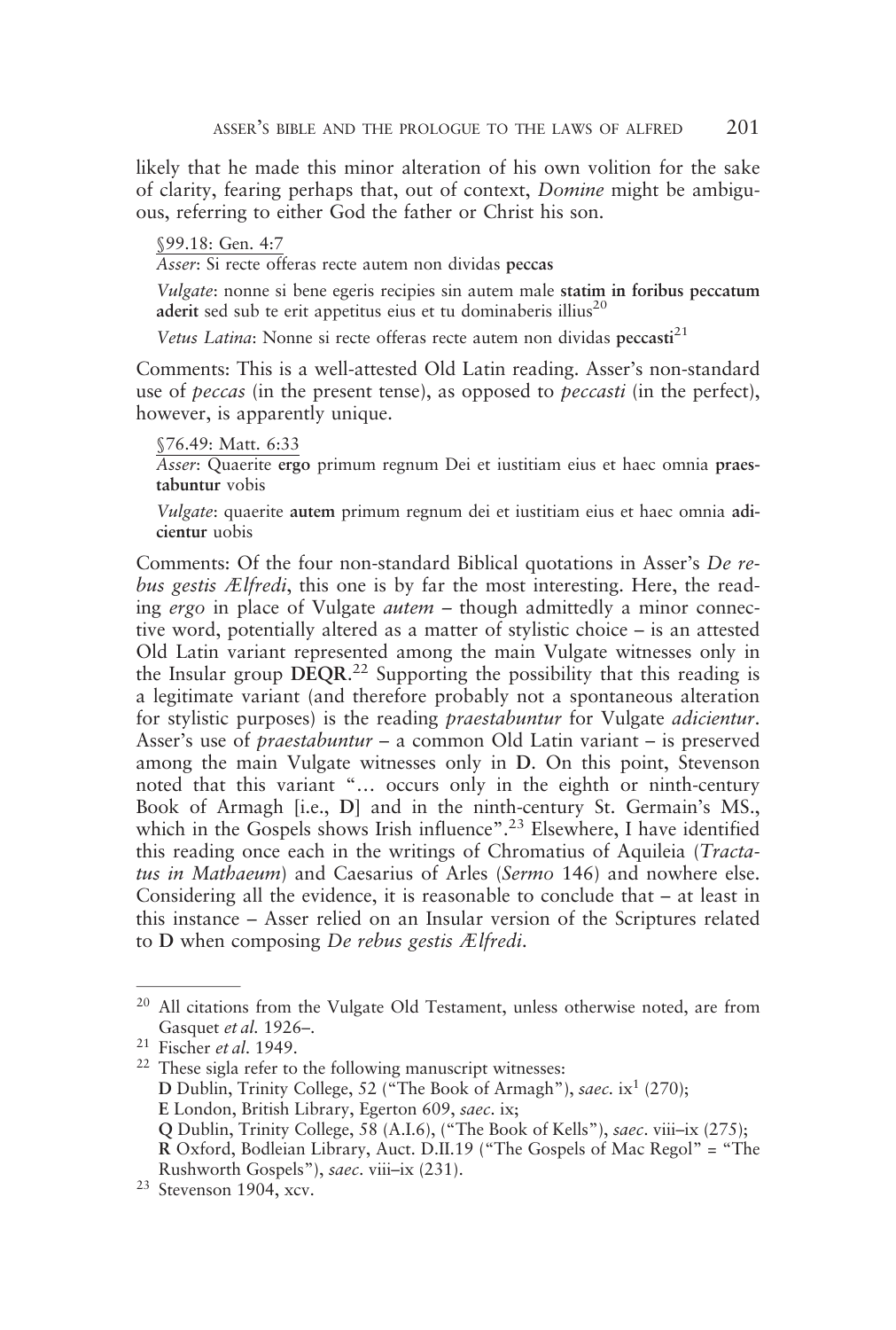#### 4. DISCUSSION

Asser's reliance on an Insular version of the Scriptures, while interesting, is hardly surprising. Of potentially greater significance is what his use of this version might suggest about his possible involvement (or the involvement of those close to him) in drafting other documents in the Alfredian canon. On this account, the lengthy translation into Old English of segments of the Old and New Testaments that constitute the bulk of the Prologue to Alfred's law code are of particular interest, not the least of which because it has been argued that this text derives from a Hiberno-Latin source.<sup>24</sup> Close analysis of the non-standard readings in the extended translation of Exodus 20:1 through 23:13, with which the Prologue to Alfred's law code begins, however, yielded inconclusive results. Since the author translated these verses into Old English, my ability to make detailed comparisons between them and the Latin Scriptural witnesses is severely limited; and – as a result – I can claim little else with confidence about this portion of the text than that the version of Exodus underlying it was apparently a mixed, though mostly Vulgate, original.

Among the brief translations from the New Testament that follow, however, the citation of Acts 15:29 is particularly worthy of note for the present argument. The Old English translation of this verse in the Prologue to the Laws of Alfred includes the following phrase added to the end of the verse:

... 7 þæt ge willen, þæt oðre men eow ne don, ne doð ge ðæt oþrum monnum<sup>25</sup>

[... and that which you would wish that other men do not do to you, do not do that to other men] $26$ 

Like the citations from Exodus, the fact that this verse was translated into Old English renders detailed comparison with the Latin Scriptural witnesses difficult if not impossible, since one cannot reconstruct the details of the Latin exemplar from which Alfred was working. In this case, however, the entire phrase cited above is a Scriptural variant omitted completely in almost all Vulgate witnesses; and so – in this particular instance – precise reconstruction is not necessary. Ultimately, this reading would appear to derive from an Old Latin variant preserved in certain texts of the Vulgate, slightly different versions of which are found in two main Vul-

<sup>24</sup> See Carella 2005, 91–118 and Carella 2011, 1–26.

<sup>&</sup>lt;sup>25</sup> All references to and citations from the Prologue to the Laws of Alfred are from Felix Liebermann, ed., Die Gesetze der Angelsachsen, Bd. 1 (Halle a.S.: Niemeyer, 1903–16; repr. Aalen: Scientia, 1960; repr. Clark, NJ: The Lawbook Exchange, 2007) 26–46. I have used the E-text (i.e., Cambridge, Corpus Christi College MS 173 – the so-called "Parker Chronicle and Laws"). This citation: El. 49,5, p. 44.

<sup>26</sup> All translations, unless otherwise noted, are my own.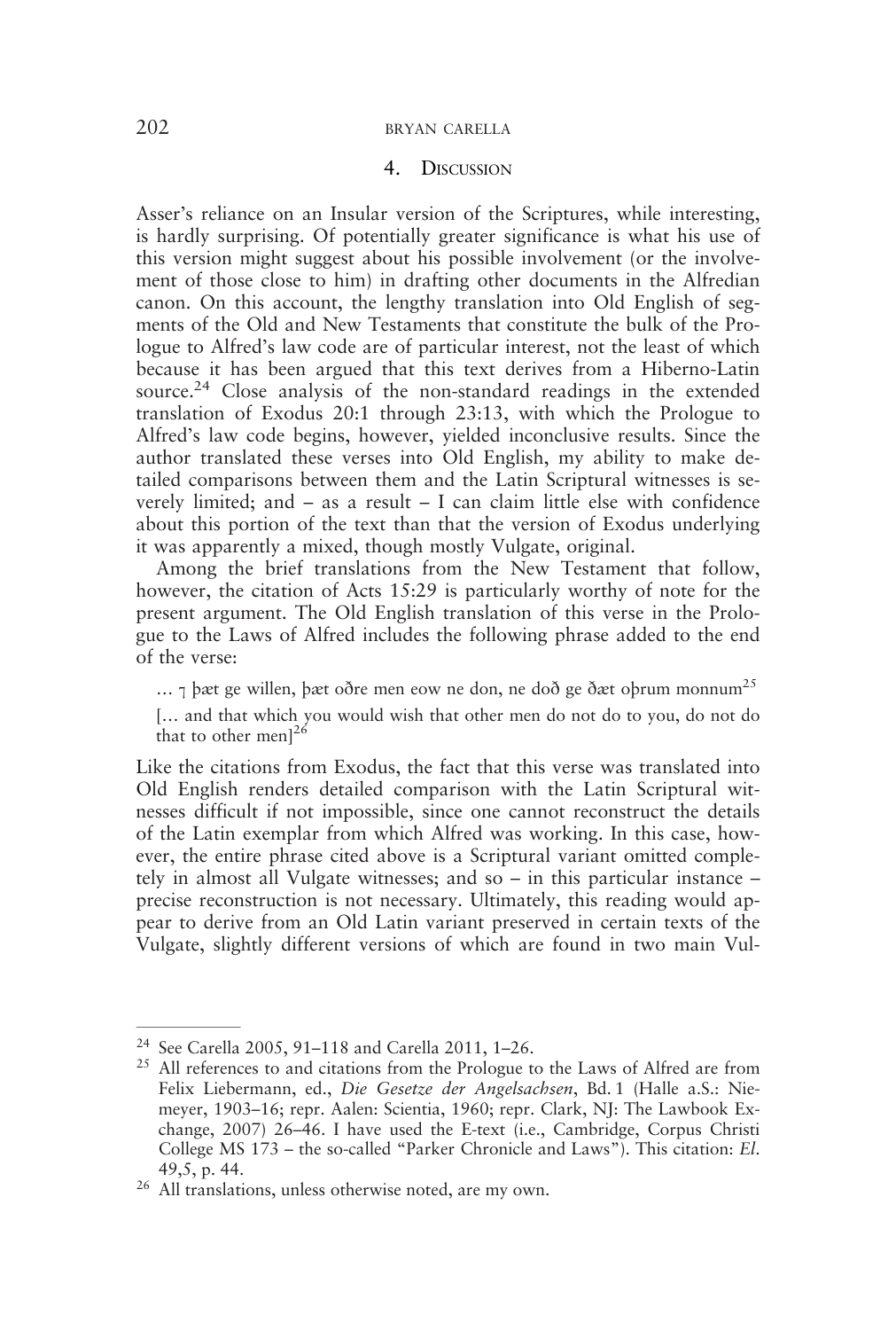gate witnesses: DO<sup>M</sup>, i.e., the Book of Armagh,<sup>27</sup> belonging to the Insular family of gospel texts, and the Codex Theodulfianus,<sup>28</sup> belonging to the Spanish family.

It is important to acknowledge that the idea expressed in this variant of Acts 15:29 – a version of the so-called "Golden Rule" (whether expressed in positive terms "do unto your neighbor as you would have him do unto you" or negative terms "do not do unto your neighbor as you would not have him do unto you") – is a widely attested proverb, with reflexes not only in the Christian West,  $29$  but in many cultures around the globe.<sup>30</sup> It is not impossible, therefore, that the author of the Prologue to Alfred's law code encountered this idea in another, non-biblical source. In the Bible itself, there are two other expressions of this concept: Christ's wellknown statement in Matthew 7:12, and a lesser-known, negatively-cast version (similar to the variant reading of Acts 15:29 cited in the Prologue to Alfred's law code) in Tobit  $4:16:^{31}$ 

#### Tob. 4:16

quod ab alio odis fieri tibi vide ne alteri tu aliquando facias

[See that you never do to another what you would hate to have done to you by another $1^{32}$ 

This verse from Tobit is explicitly linked to Matt. 7:12 in Gregory the Great's Moralia in Iob in two separate loci:

 $27$  D (see above, n. 22).

<sup>&</sup>lt;sup>28</sup> Θ<sup>M</sup> Paris, Bibliothèque Nationale, lat. 9380, saec. viii–ix (576), "The Mesmes Bible".

<sup>29</sup> Liebermann (1903–16) points out that a similar proverb is attributed to the Roman Emperor Alexander Severus (r. 222–235 AD): Quod tibi fieri non vis, alteri ne feceris, II, 587 (s.v. "Moral" 4), and III, 48.

<sup>&</sup>lt;sup>30</sup> On the currency of this proverbial expression see especially François Glorie, "Sources de s. Jérôme et de s. Augustin: I. Une Source Païenne de Saint Augustin?", Sacris Erudiri 18 (1967/68): 451–77; Antoon Bastiaensen, "Le 'Praeceptum Aureum' dans la Tradition Épigraphique et Littéraire", Revue Bénédictine 98 (1988): 251–257; Christian Hostettler, Samuel Singer & Werner Ziltener, eds., Thesaurus Proverbiorum Medii Aevi = Lexikon der Sprichwörter des Romanisch-Germanischen Mittelalters, 13 vols. (Berlin: De Gruyter, 1995) XII, 45–48 (§ 5.4–5.6). I am grateful to Charles D. Wright for drawing my attention to these articles.

<sup>&</sup>lt;sup>31</sup> Albert Stanburrough Cook, Biblical Quotations in Old English Prose Writers (London: MacMillan & Co. 1898) 67. See also Liebermann 1903–16, II, 448 (s.v. "Gerechtigkeit" 3), 587 (s.v. "Moral" 4) and III, 48 (Af El. 49,5,4).

<sup>&</sup>lt;sup>32</sup> All translations of Scripture are based on the Douay-Rheims version, though I have modernized obvious archaisms and altered the translation to reflect nonstandard readings.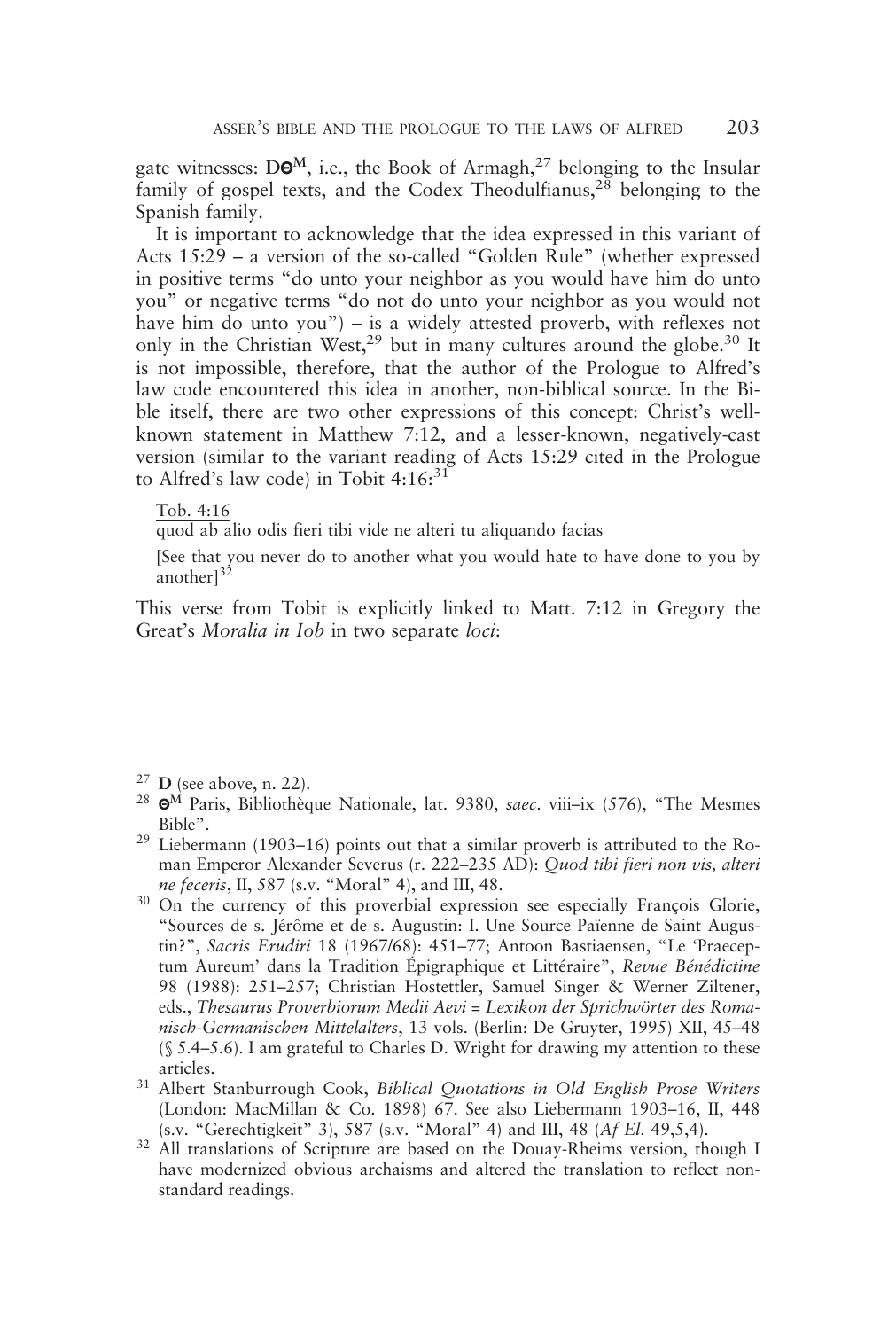(1) Hinc quidam sapiens dicit: Quod tibi non uis fieri, alio ne feceris. Hinc in euangelio Dominus dicit: Quae uultis ut faciant uobis homines, et uos eadem facite illis.<sup>33</sup>

[Hence the wise man says, "What you do not wish to be done to you, do not do to another person" (cf. Tob. 4:16). Hence in the gospels the Lord says: "What you wish that men do to you, do also the same thing to them" (cf. Matt. 7:12)].

(2) Proximi autem dilectio ad duo praecepta deriuatur, cum et per quemdam iustum dicitur: Quod ab alio tibi odis fieri, uide ne tu alteri facias. Et per semetipsam Veritas dicit: Quae uultis ut faciant uobis homines, et vos facite illis. 34

[Love of one's neighbor, however, is drawn from two precepts, since it said both by a certain righteous man: "See that you do not do to another what you would hate to be done to you by another (cf. Tob. 4:16), and by Truth itself [i.e. Christ]: "What you wish that men should do to you, do also to them" (cf. Matt. 7:12)].

In the context of the Prologue to Alfred's law code, however, this statement is unambiguously presented as part of Acts chapter 15, not as a separate citation from Tobit directly, or indirectly via Gregory's Moralia. While it is not impossible that the text's author was secondarily influenced by other sources (proverbial, Biblical, patristic, or otherwise), it is most reasonable to infer that the immediate, primary source for this passage in the Prologue to Alfred's law code was the aforementioned variant reading of Acts 15:29.

#### 5. CONCLUSIONS

Close Scriptural analysis of the kind I have applied here is reliable only when there is a sizable quantity of data to examine. In this case, the data set is clearly too small to draw ironclad conclusions. All that is possible is to posit a tentative appraisal, amply surrounded by a flurry of admonitory statements advising due caution about conclusions based on it.

With these words of warning, I offer the following cautious assessment: Given the time and place in which the Prologue to Alfred's law code was composed, it seems most likely that the variant reading of Acts 15:29 contained within it derived, directly or indirectly, from the author's use of an Insular version of the Scriptures related to The Book of Armagh (D). Since there is some indication that Asser knew this version (i.e., his use of a variant quotation of Matt. 6:33 in his De rebus gestis Ælfredi also likely from an Insular text of the gospels, discussed above), it is possible that he had some involvement, firsthand or at some remove, in the composition

<sup>&</sup>lt;sup>33</sup> Marcus Adriaen, ed., S. Gregorii Magni Moralia in Job: Libri I-X, CCSL 143 (Turnhout: Brepols, 1979) 323, VI.xxxv.16–19.

<sup>34</sup> Adriaen 1979, 539, X.vi.61–65.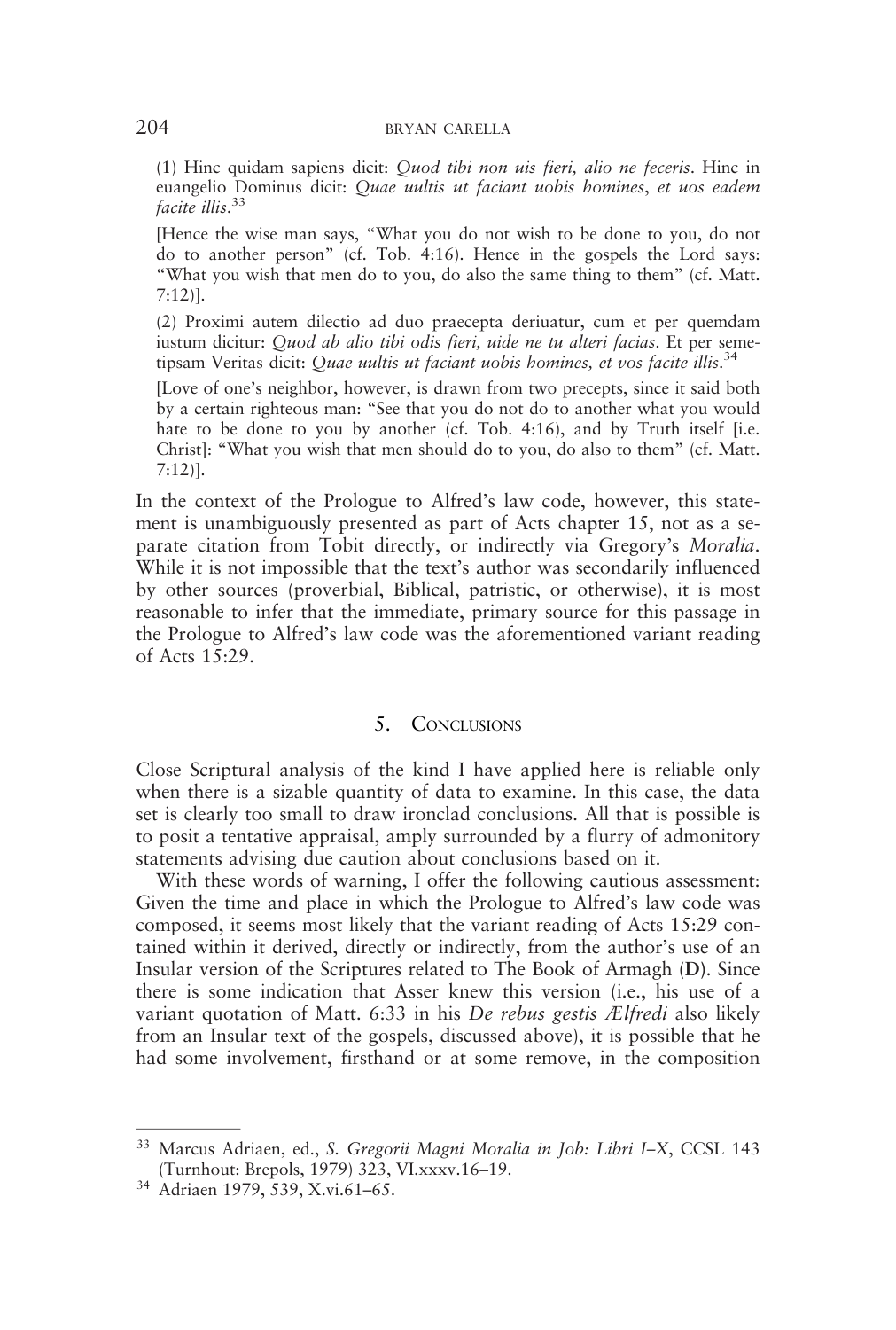of the Prologue to Alfred's law code. Of course, it would be irresponsible to suggest that he was the author based on this evidence alone. More safely, one might posit that Asser (or someone with a similar education) brought an Insular text of the Bible with him to Alfred's court upon which the author of this Prologue relied, or that the author (one or more) was associated with a party of intellectuals within Alfred's royal circle more closely connected with either Asser or other Insular scholars (or both) than with Alfred's Continental guests.

On the other hand, this evidence speaks against the commonly held thesis that the citation of Acts 15:29 in the Prologue to Alfred's law code derives immediately from a letter sent to Alfred by archbishop Fulk of Rheims, wherein he cites this verse as evidence in a larger argument chastising the English for improper legal practices.<sup>35</sup> Moreover, it seems unlikely that a Continental scholar like Grimbald<sup>36</sup> – dispatched to England by archbishop Fulk, and often seen as a conduit of Fulk's and (ultimately) archbishop Hincmar's influence – would draw upon an Old Latin text of the Bible without correcting his citations to bring them in line with the Vulgate (as Hincmar usually  $\text{did}^{37}$ ). I have argued against the position that Grimbald is the author of the Prologue on other grounds elsewhere.<sup>38</sup> Further evidence for this point is provided by David Pratt's observation that the version of Acts 15:29 cited by Hincmar and Fulk does not include the Old Latin variant addition found in Alfred's prologue.<sup>39</sup> Considering Hincmar's well-known preference for Vulgate readings, this fact lends further credence to the theory that this variant reading was not imported from the Continent.

Of course, there are other ways to interpret this evidence. That said – and acknowledging that the data available for analysis is too scant to yield conclusive results – the available facts support the thesis that the

 $35$  Fulk's letter is edited in Dorothy Whitelock et al., Councils and Synods with Other Documents Relating to the English Church, vol. 1, A.D. 871–1204, pt. 1, 871–1066 (Oxford: Clarendon P, 1981) 8–9.

<sup>36</sup> There were numerous Continental scholars at Alfred's Court. I mention Grimbald in this context specifically, however, because those scholars who believe Alfred relied heavily on Hincmarian ideas for the Prologue to his law code have speculated that Grimbald might have carried these ideas with him, since he was sent by Hincmar's successor Fulk. See especially Michael Treschow, "The Prologue to Alfred's Law Code: Instruction in the Spirit of Mercy", Florilegium 13 (1994): 79–110, at 102–107, and Wormald 2001, 419–427.

<sup>&</sup>lt;sup>37</sup> Moses Hyamson, Mosaicarum et Romanarum Legum Collatio (London: Oxford UP, 1913) xxxiii–xxxiv.

<sup>38</sup> Carella 2005, 91–118, at 93–108, and Carella 2011, 10–17.

<sup>&</sup>lt;sup>39</sup> David Pratt, The Political Thought of King Alfred the Great (Cambridge: Cambridge UP, 2007) 229.